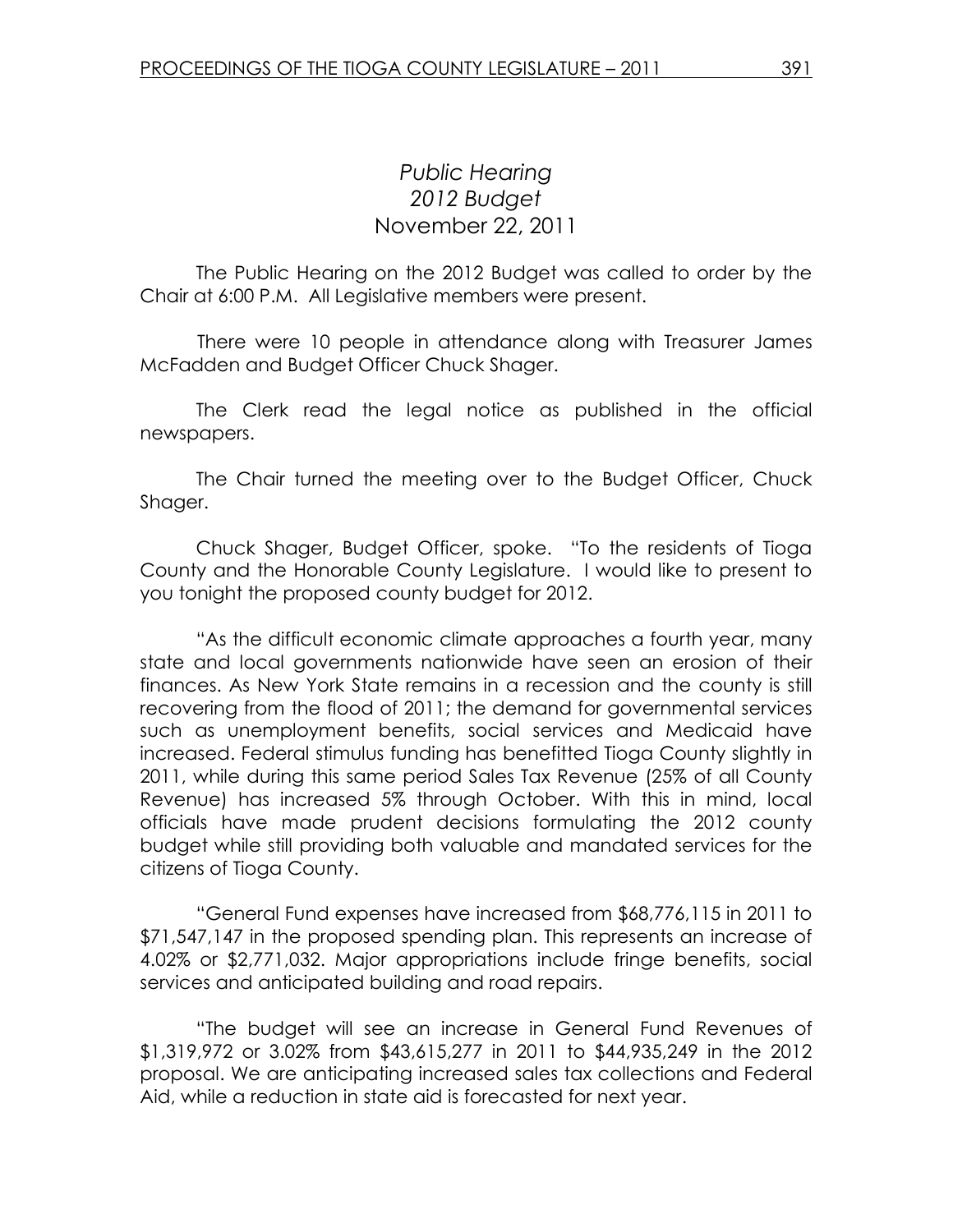"There have been significant appropriations in other areas of the budget, namely the Capital Fund. The County plans to meet our infrastructure schedule by replacing three bridges and 16 miles of roads next year. At a cost of 6.2 million dollars, Tioga will receive reimbursement of 2.3M in Federal Aid. The remaining 3.9M will be financed by Build America Bond proceeds.

"Subsequently, the total proposed spending plan of \$95,237,636 is an increase of \$2,274,896 or 2.44% over the current year. It is proposed that an increase of appropriated fund balance in the amount of \$1,115,000, be used to help offset the General Fund increase.

"This will bring the appropriated fund balance in the 2012 plan up to \$6,015,000. This appropriation will help meet the new 2% property tax cap implemented earlier this year through State legislation.

"The county tax levy will increase \$336,060 or 1.66% to \$20,596,898, although tax rates vary from town to town due to state established equalization rates. The composite tax rate for all taxing districts has decreased \$0.08 to \$13.47 per \$1000 due to a slight increase in net assessments.

"The other tax that appears on your bill is the recycling tax. The tax levy for recycling in the solid waste budget has increased from \$847,850 to \$931,408 an increase of \$83,558 or 9.86% for 2012. Appropriations have decreased \$158,092 or 11.82% from 2011. However, revenues have also decreased \$341,650 or 70.50%. The closing of the transfer station is the main reason for the revenue decreases; if the transfer station was to remain operational under County management then the increase would have been in excess of \$248,000. The proposed composite rate will drop slightly from \$0.57 to \$0.566 per \$1000 of assessed value.

"I would like to thank the County Legislature, department heads and all county employees for working very diligently at helping formulate this 2012 budget. A special thanks to Mary Hogan in the County's IT department for her patience and effort in assisting me in putting this budget together.

"I would like to point out the projected tax levy may not increase after tonight's hearing without an additional public hearing."

The Budget Officer presented slides on the proposed 2011 budget.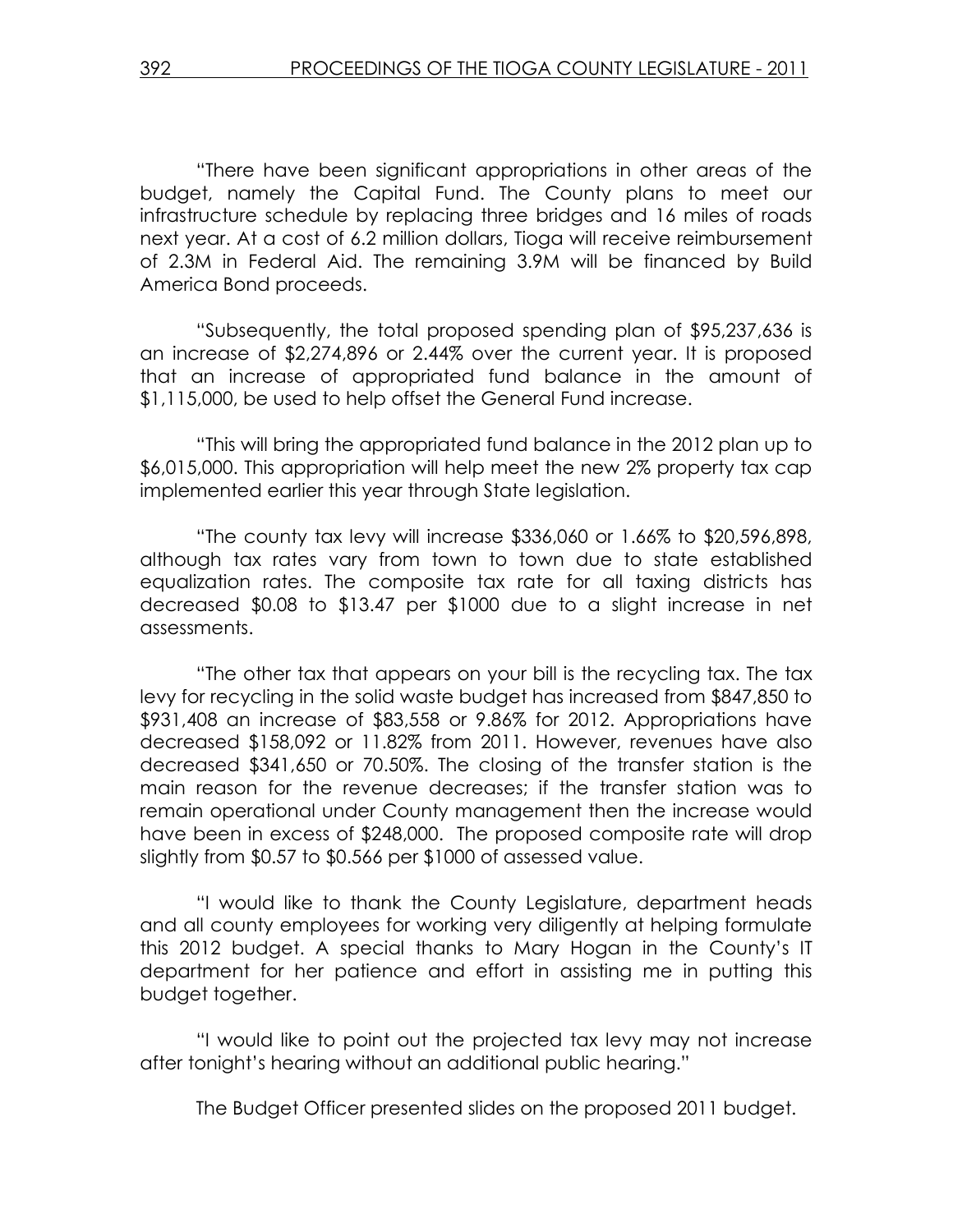"If you have comments to present to the Legislature regarding the proposed budget, the floor is now open."

 Ellen Reynolds spoke. "Can you explain how the rates are determined? I know you said it is a complicated formula, but I think as citizens we have to understand why our taxes go up 8% ,then they go down 10%, then they are back up, and I think I am seeing increases in both the recycling and the other tax as well."

 James McFadden, County Treasurer, spoke. "Basically in New York, unlike other States where everyone is assessed at 100%, all counties usually are assessed at 100% in other States, simply because there are no towns and villages, it is usually just County Government, everyone is assessed at 100% the taxes go 1.5%, everybody's taxes go up 1.5%. In New York State it is a lot more complicated because of all the townships. The State Board of Real Property up in Syracuse has to on a yearly basis, they have to look at the entire tax base of the County, then they take a look at particular townships, and they want to make sure that the assessors are staying on top of the market values in properties. As they rise up and perhaps during the recession as they go down, and it can vary between Apalachin, Richford, and Barton on a yearly basis.

 "Then there are other things like Pilot agreements, properties that become tax exempt, whether the total value in the Town of Barton is going up or down may be due to a reval that Spencer just did for instance or whether the prices of real estate, houses that are on the market, whether they are sliding down in places like Apalachin or Crest View Heights. They digest that data, they study a lot of variables. They want to make sure that the assessors are staying on top of it and are following it, and it is very difficult to do. If they are, they will keep the assessment at 100%, which they recently did in Richford, Berkshire, Spencer, and Barton, which did a reval three years ago.

 "There is also a problem with Towns like Tioga and Candor that have not done a reval in 60 years, and whether the peoples properties are fairly assessed or underassessed. I think it is safe to say that there is a lot of deviation there. The State people come in and they look at this, I believe twice a year, and they will come and they will set equalization rates to try to equal the value trying to follow what a \$100,000 house is worth in Barton and whether an equivalent house say in Apalachin has gone up or down in value. They make these changes every year and they set an equalization rate.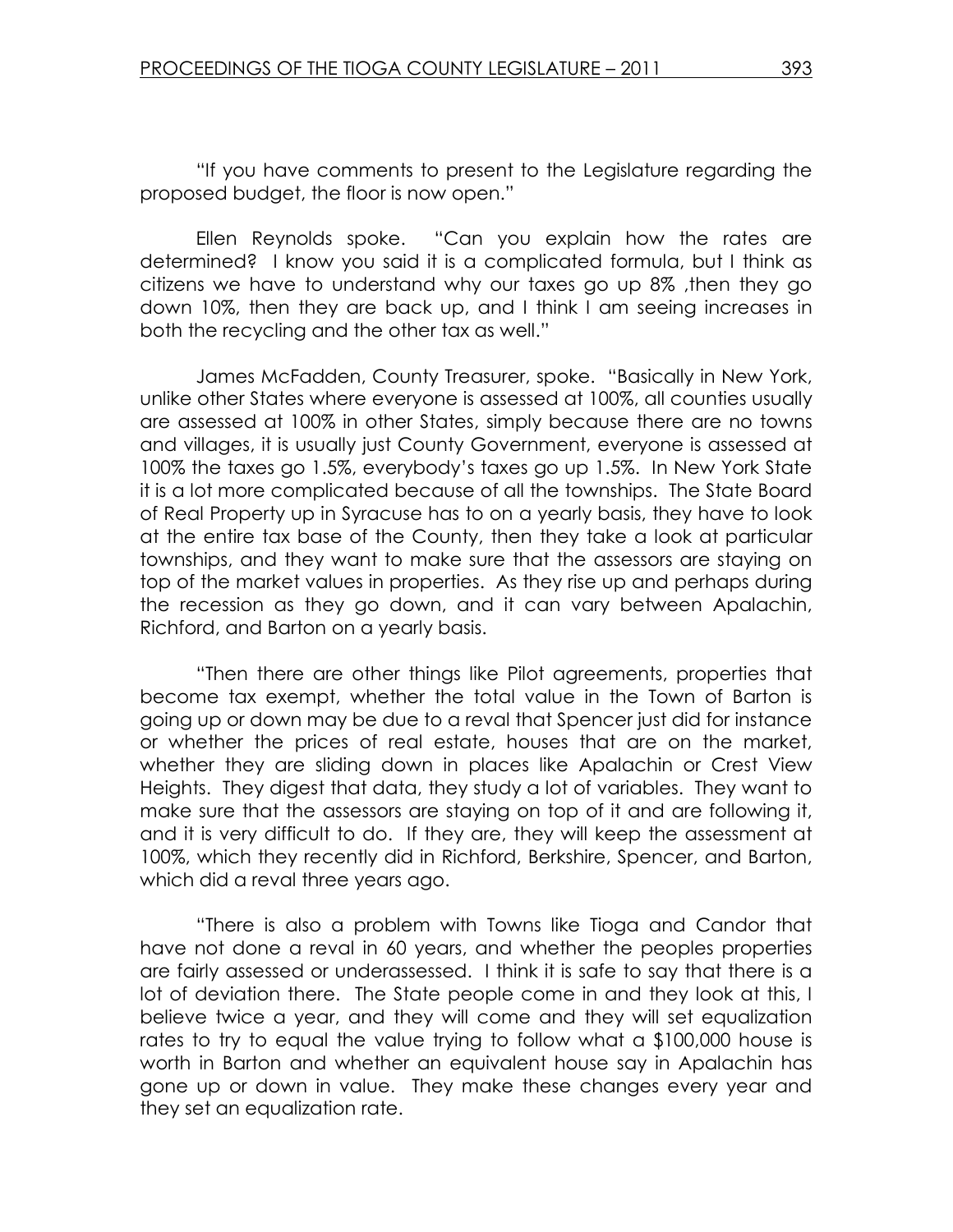"One of the biggest variations that Chuck and I saw this year was that the Town of Owego, their equalization rate, was at 76 last year and they raised it to 81. I think what that means is that the value of properties are sliding down in the Town of Owego. There are probably houses that have been on the market for two or three years and they keep reducing their prices. At the same time the Town of Barton we understand raised their assessments by about 4% and their equalization rate stayed at 100%, and I could not tell you why, but that is what goes on.

 "Richford got clobbered last year. Richford did a reval and I think their assessments went up to 20% and then their taxes went up another 10% this time last year if I recall. This is why you get these deviations. Chemung County has 23 townships and if it was up in Norwich you would have 27 townships. The rates are twice as big on this spreadsheet. One of the keys is to in our office we have kept track of this over the past 20 years and if you go back and take a look at these rates for Barton and Owego, Richford, Tioga over the past 20 years, another major variable invariably has been growth in your tax base, not just from the County point of view compared to Broome or Tompkins, but also in each of the townships. If you look at these rates over 20 years, you will see that on average Owego goes up, the rates go about 1.5% maybe 2% every year. In Nichols the last 10 years taxes go up about 2% because they landed the Casino and Best Buy. In the other seven townships taxes go up about 3.5% to 4% a year because there is no growth, there are no factories, there is nothing going on compared to Owego and the river corridor. That is part of the problem, is when there is no growth, if anything there are dormant farms and other maybe negative things.

"The State tries to stay on top of the 1400 townships in New York State and they try to equalize. The best way to picture it is if you have eight brothers and the nine of you build a \$100,000 house in our nine towns say 10 years ago, are they all still worth \$100,000, some have gone up, some have gone down. The State tries to equalize that by setting your equalization rates so you all pay your equal value of taxes. On a scale of 1 to 10 how did I explain that, I do not know, but the fact of the matter is no one goes to Syracuse University and gets a degree on equalization rates. It does not happen. It is a very difficult thing to understand. That is why we have gone after HUD grants to try to stimulate the economy in the northern part of the County and that is why we make sure we build bridges throughout the County to try to draw factories. We try to fix three or four bridges throughout the County just to try to draw factories. Then of course you are competing against Pennsylvania on tax rates."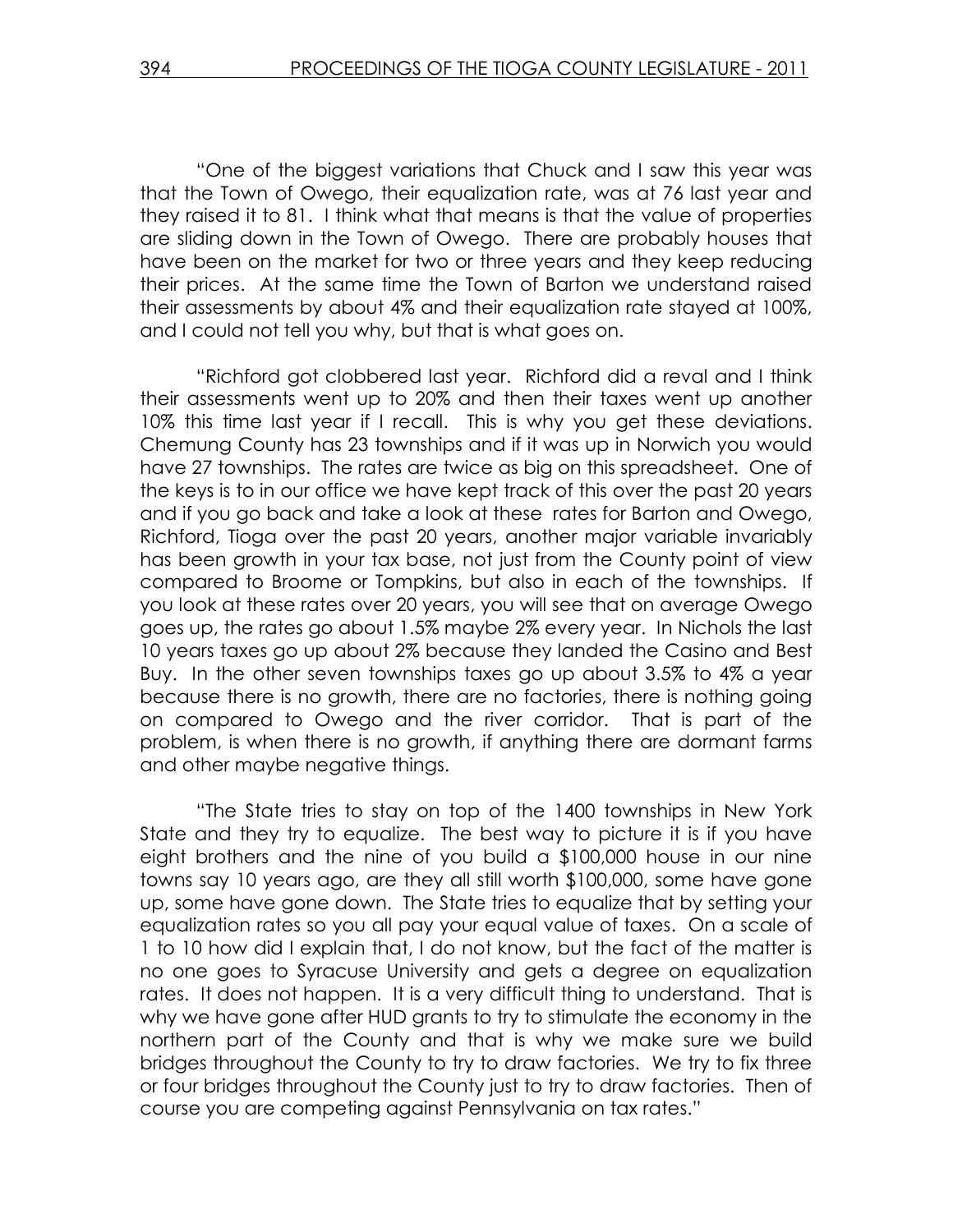Ellen Reynolds spoke. "So it is really key for the assessors to on a regular basis to assess properties, correct?

 James McFadden, County Treasurer, spoke. "That is true. For some reason, back in 1967 two counties, Nassau and Tompkins County up in Ithaca, County Government took over the assessing and they have professional assessors, and they have laptops. They go out to Lansing and out to Trumansburg, and they try to stay on top of it. As the value of cottages go up on Cayuga Lake, as a farm goes dormant in Trumansburg, they try to stay on top of it. It is not a perfect system, but I think it is safe to say that they are within 5% to 10% of whether you are underassessed or overassessed. In the rest of the counties every town still has there same old assessor and it is part-time and they get paid parttime, and it is probably mediocre results. I think it really hurts like Tioga and Candor who have not revalued and are falling behind the eight ball with these other townships. They really should do a reval."

 Ellen Reynolds spoke. "We really do not have any commercial endeavors or anything like that. Now does this hold true with the recycling tax as well."

 James McFadden, County Treasurer, spoke. "Yes, that was the second chart. The same numbers are used. It is the same equalization rates."

 Ellen Reynolds spoke. "When I looked at those numbers, I said it seems like you are being penalized for recycling because your tax rates go up. Whether it is 10%, 8%, whatever it might be, and it just seems like recycling is really what you need to do, but then on the other hand as a homeowner you are being penalized to do that."

 James McFadden, County Treasurer, spoke. "Actually it has been very successful. It has reduced the amount of garbage by almost 60% the last 20 years, but the recycle contract had not been bid out in nine years so when the guy who won the contract nine years ago gasoline was \$1.80 a gallon and minimum wage was \$4.00. His new contract is going up about \$300,000 just for gas and workers. It is a pretty successful program countywide."